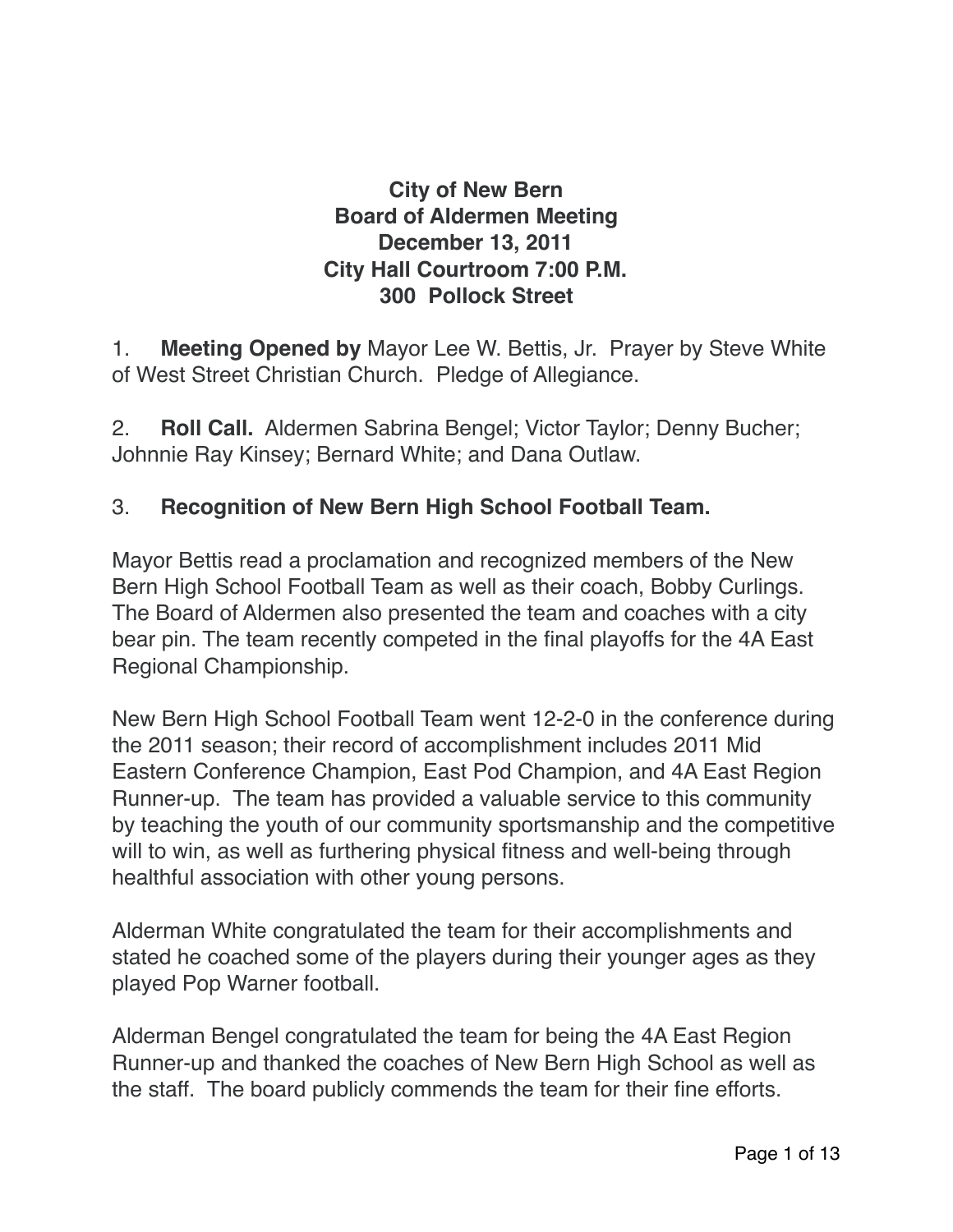# 4. **Request and Petitions of Citizens.**

There were no citizens wishing to speak. Mayor Bettis stated "It is a Christmas Miracle, a star in the East".

#### 5. **Public Hearing and Consider Adoption of New Bern Historic Preservation Plan.**

Mike Avery, Director of Planning & Inspections, stated the city received a grant in 2010 from the NC Historic Preservation office, and the city contributed local funds to prepare its first ever Historic Preservation Master Plan. The city contracted with Hanbury Preservation Consulting firm and appointed a steering committee to assist with the process. A series of public workshop steering committee meetings and surveys ended in a draft plan in the late summer of 2011. The draft has been reviewed, revised and recommended to the Board of Aldermen by the Planning and Zoning Board and Historic Preservation Commission.

Mary Ruffin Hanbury of the consulting firm presented a power point presentation to the board explaining the vision, goals, recommendation and actions. The vision statement for New Bern's Historic Preservation Plan: "create a distinctive and high quality of life by balancing the past and the future, private rights and public values, expansion and infill, reflecting the diversity of people and resources which make it unique".

The six (6) goals of the master plan are to protect New Bern's resources; expand designation, recognition, and participation to include more diversity; increase awareness and education about New Bern's history, resources, and preservation; identify and increase the resources for preservation and build capacity among partners; review and improve existing municipal preservation program infrastructure and implementation; and develop policies to address development including infill, parking, and height issues.

Some of the recommendations of the plan include mapping of historic areas, preparing National Register nominations for properties, sponsoring an archaeological assessment of the city through examinations of documents and maps, creating a directory of headstones in historic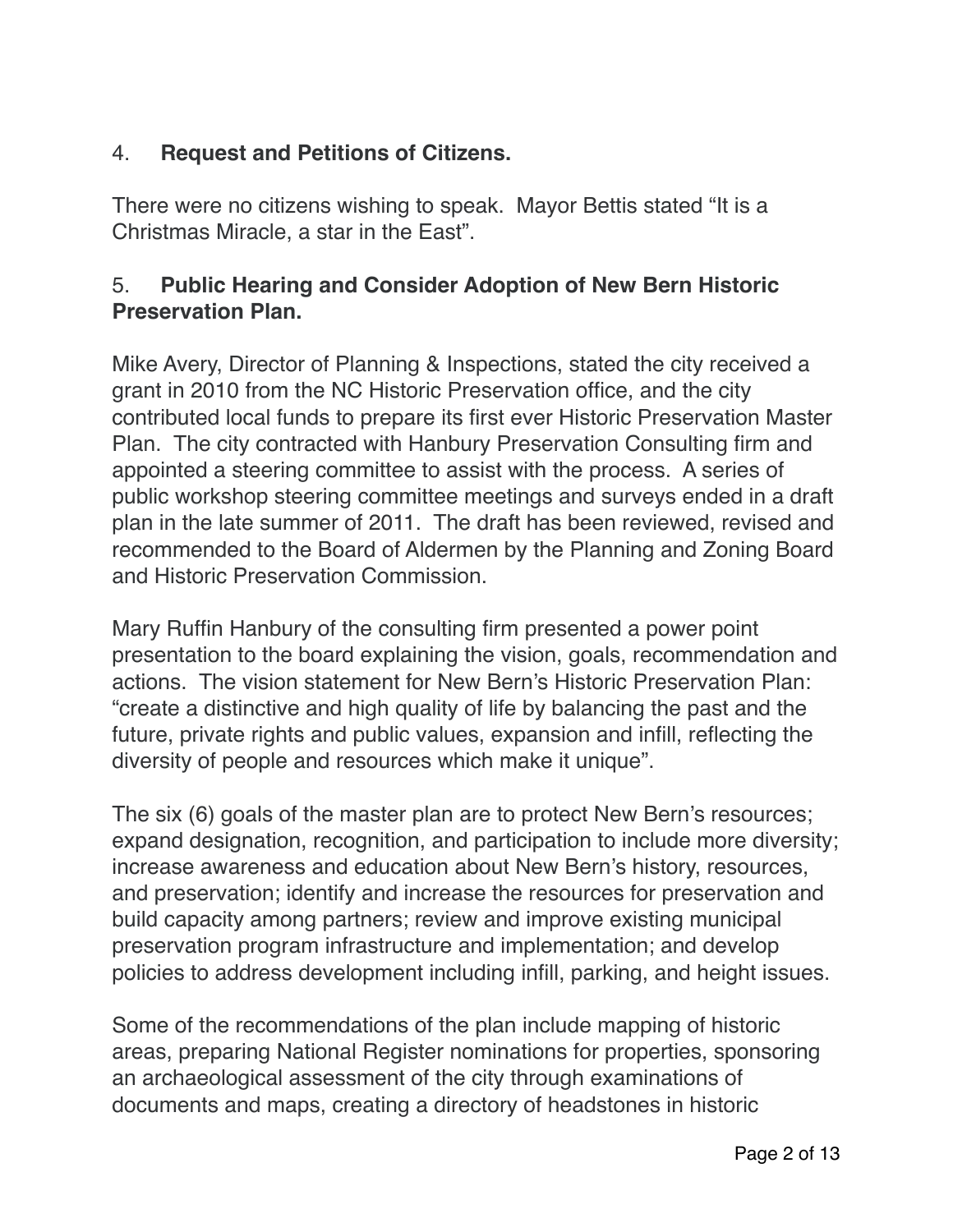cemeteries and sponsoring an impact study on how preservation benefits the community. A website also was created: http://newbern-nc.org/Pl/ index.php.

Alderman Bengel stated she was pleased with the plan, but had concerns because many plans have been brought before the board in the past and some of them have stayed on the shelf. Every participant that worked on the plan put in a lot of "time and effort and she does not want to see it go nowhere". Alderman Bengel also suggested all the groups come together as one, (Uptown Business and Professional, Riverside Association and Historic Dryborough).

Mayor Bettis stated the plans are to create a redevelopment commission.

Mayor Bettis opened the public hearing for public comment. No one spoke in favor or against the Historic Preservation Plan.

Alderman Bengel made a motion to close the public hearing, seconded by Alderman Outlaw. The motion carried unanimously.

Alderman Outlaw made a motion to consider adoption of the New Bern Historic Preservation Plan, seconded by Alderman Taylor. The motion carried unanimously.

#### 6. **Approve Ordinance Amending Section 30-40 "Districts in Which Flammable, Combustible Liquids and Liquefied Petroleum Gasses May Be Stored" of Article II "Fire Prevention Code" of Chapter 30 "Fire Prevention and Protection" of Code of Ordinances of City of New Bern.**

Mr. Epperson, City Manager, stated the Fire Department received a request from SIMS Metal Management, Inc. located at 2912 Neuse Boulevard to install five (5) above-ground storage containers to reclaim flammable liquids removed from salvaged automobiles. The ordinance must be amended to address this request. SIMS Metal Management, Inc. has submitted certified engineered plans which meet all fire department regulations for above-ground storage containers. Currently, there are fifteen districts and now there will be sixteen (16) districts in which storage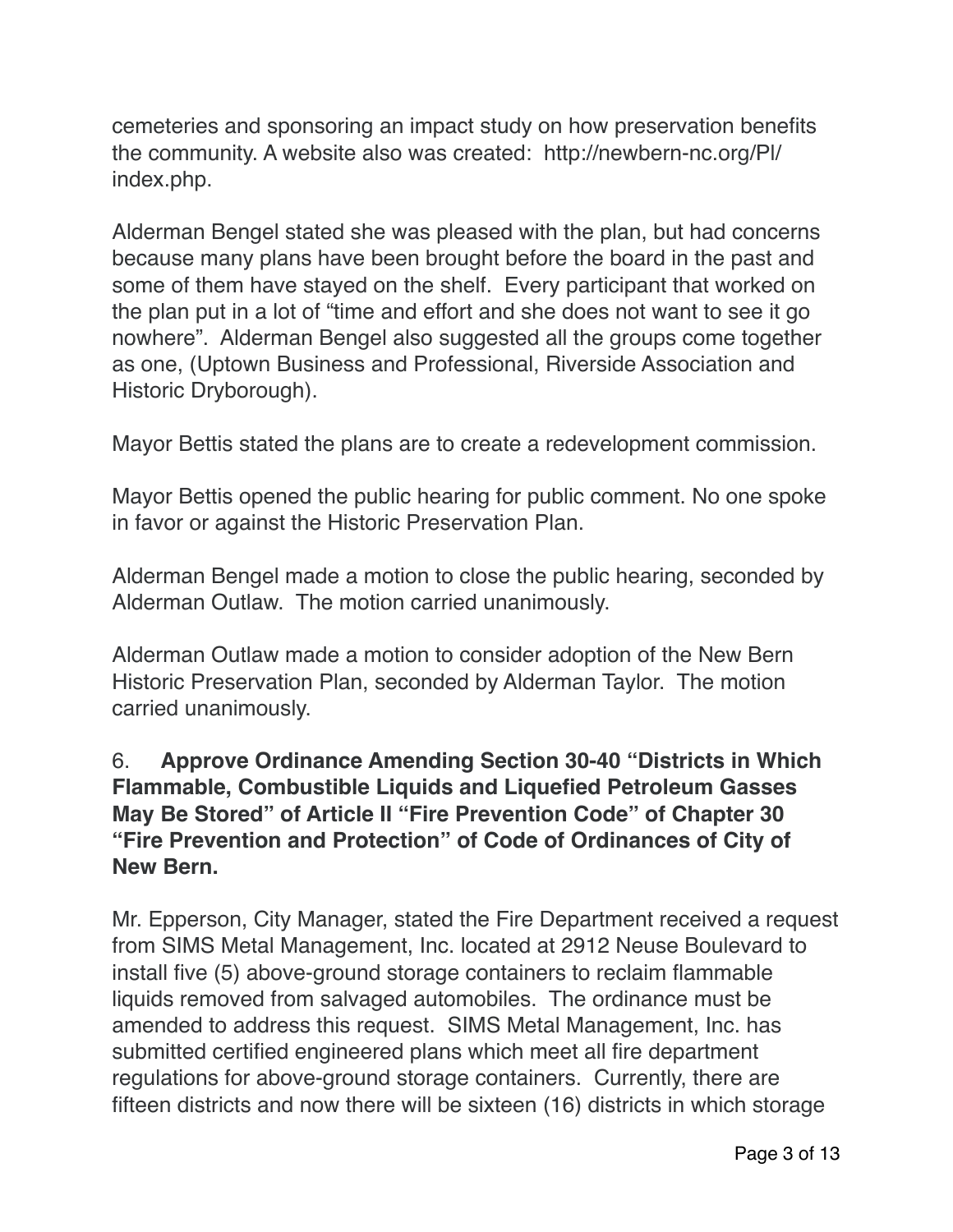of flammable and combustible liquids and liquefied petroleum gases in outside aboveground tanks is permitted. A retaining wall is also built around the tanks.

Alderman Outlaw asked if this change will affect any additional request for such tank installations. Danny Hill, CFI Fire Marshal, explained that any additional request for such district would have to be brought to the Board of Aldermen for approval. Alderman Outlaw asked Chief Aster if he would create a new district for any new request. Chief Aster stated if the request was for a small project such as the one in front of the board tonight, the department would support it and request approval from the board; however, the department would not be in support of a distribution operation (retail stores) with above ground tanks in an area such as on Broad Street.

Alderman Bucher made a motion to adopt the ordinance amending Section 30-40 "Districts in Which Flammable Combustible Liquids and Liquefied Petroleum Gases maybe stored Chapter 30 "Fire Prevention and Protection of the Code of Ordinance, seconded by Alderman Outlaw. Upon a roll call vote, the motion carried unanimously.

#### 7. **Adopt Resolution Calling for Public Hearing on Proposed Redistricting Plan for City of New Bern.**

Mr. Epperson, City Manager, stated this resolution is calling for a public hearing on redistricting to be held January 10, 2012. A Decennial Census was taken of all United States citizens in April 2010. Review of Census data shows a population increase of 27% in the City of New Bern since the previous Census was conducted, and the population within each ward is not out of balance. The Equal Protection Clause of the United States Constitution requires that where districts (wards) are used, they must be substantially equal in population.

There are redistricting maps located in the foyer of city hall, posted in the Dunn building on the 4th floor and on the city's website. Alderman White stated the maps may not be correct according to the layouts, even though he has not reviewed them.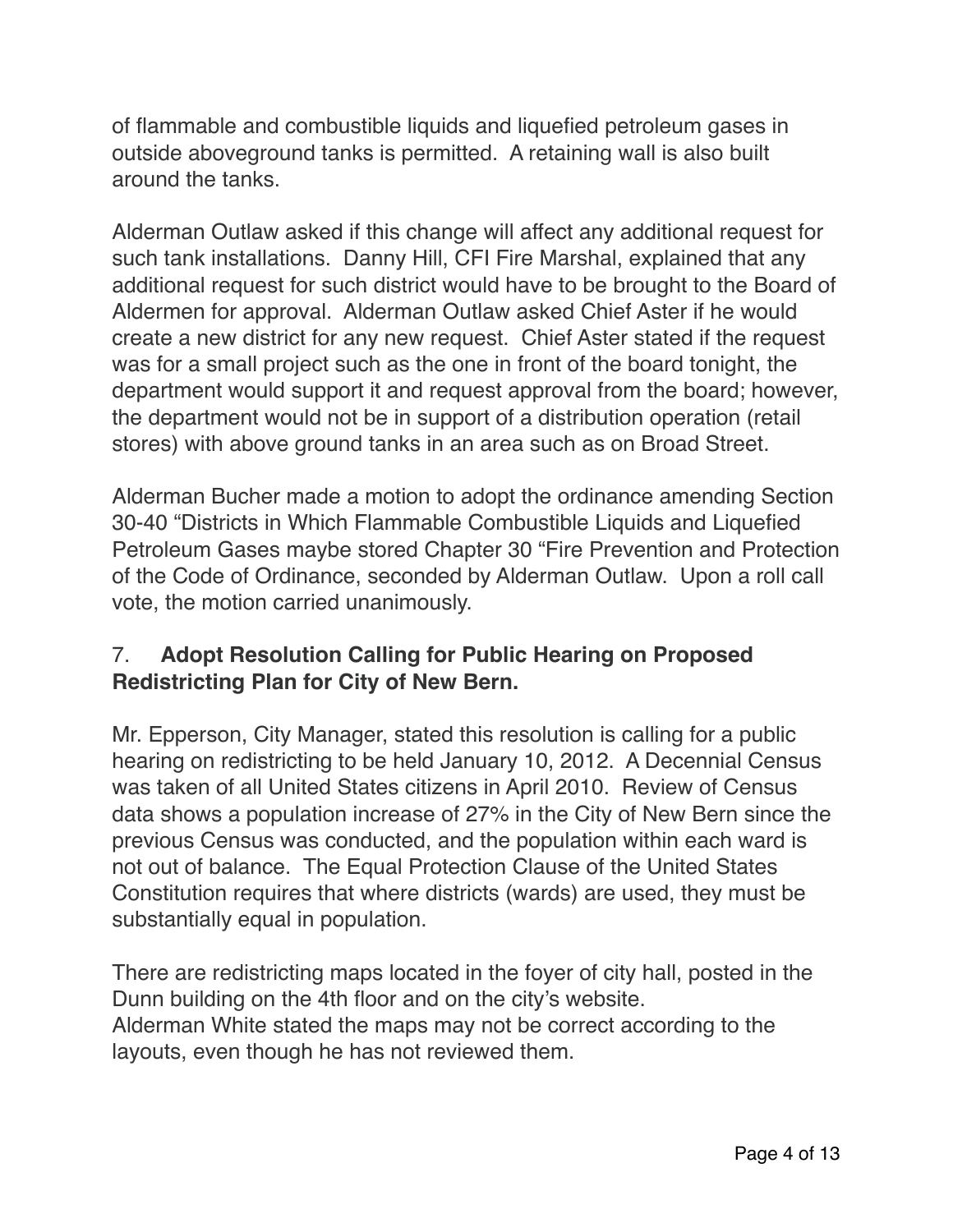Alderman Taylor made a motion to adopt the resolution calling for public hearing on January 10, 2012 on a proposed redistricting plan, seconded by Alderman Bengel. Upon a roll call vote, the motion carried unanimously.

#### 8. **Update on 2009 Brownfields Assessment Grant and Brownfields Area-Wide Planning Pilot Grant Program.**

Mike Avery, Director of Planning & Inspections, stated as part of the Brownfields Grant Program, the staff is required to provide the board and the public quarterly updates on the progress of the project. The City was awarded two (2) City-Wide Brownfields Assessment Grants by the US Environmental Protection Agency in the amount of \$200,000 each: one to assess potential petroleum sites and one for potential hazardous substance sites.

EPA Brownfields Assessment Grant Phase II assessments were conducted in the Five Points area. AMEC is finalizing the reports and gearing up to perform Phase I Environmental Site Assessments in the Riverstation area. The reports will be completed and forward to the City during the next quarter.

The Brownfields Area Wide Planning Pilot Grant provides funding for the City to procure the necessary services to review existing plans, including the 2000 Urban Design Plan, and develop a transformation plan for Five Points and the adjacent residential neighborhoods. Goody Clancy conducted a visioning forum for the public to obtain input on the strengths and needs of the community. The name "New Bern Gateway Renaissance" was adopted as the name of the project. This name will carry through to future implementation projects. A project website has been developed: www.newbernrenaissance.com. Also, the city has been selected to participate in the EPA/FEMA Community Resilience Planning in a Coastal North Carolina technical assistance program. This will help the city use the best data to determine how climate change might impact local land use and infrastructure investments and to develop strategies that reduce vulnerability to known hazards, build long-term community resilience, and provide economic, environmental, and social benefits.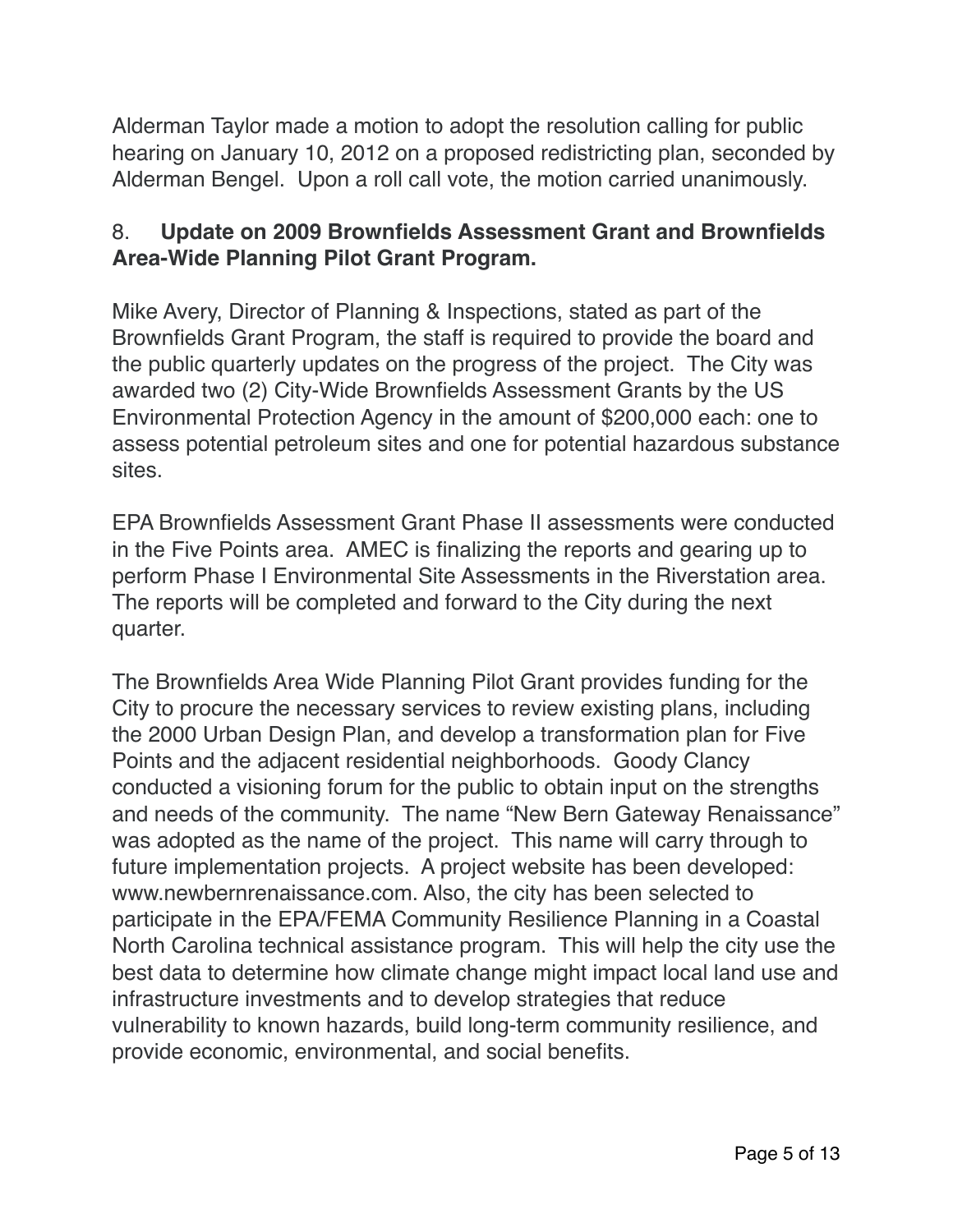In January, Goody Clancy will present to the Steering Committee a rough draft of the plan they are developing. This will include information from the market analysis that is being conducted.

# 9. **Adopt Resolution in Support of Application for Grant Through Main Street Solution Fund.**

The Main Street Solution Fund, administered by the North Carolina Department of Commerce, Division of Community Assistance provides economic development planning assistance and grant support to active North Carolina Main Street communities. Local governments in collaboration with a main street organization, downtown organization, or downtown economic development organization, and the small businesses directly benefitting from these funds may apply for the grants.

The City has been an active Main Street community since 1980. City staff has been working with Swiss Bear to identify small businesses that may qualify for the funds. The application will be submitted in collaboration with Swiss Bear and the small businesses that will benefit from the funding, having a submission date of January 6, 2012. The Craven Arts Council has been identified as a business which is ready to move forward with a project. The Art Council has plans to renovate and enlarge the gift shop in the Bank of Art building. Twenty-five thousand dollars (\$25,000) will be requested to assist in funding the project. The Arts Council will commit to providing the required match and creating one (1) full-time position to meet the requirement of the application. There are no funds coming from the city.

Alderman Bengel has been a charter member of the Main Street organization. There are more main street grants available for projects of this nature. She would like to see the city become a more proactive member of the downtown organization.

Mike Avery, Director of Planning & Inspections, recently found out another downtown business would be able to participate in the application process. The old Pak-A-Sak building on East Front Street will be renovated for office spaces. There will be one (1) to (4) four businesses located within the building.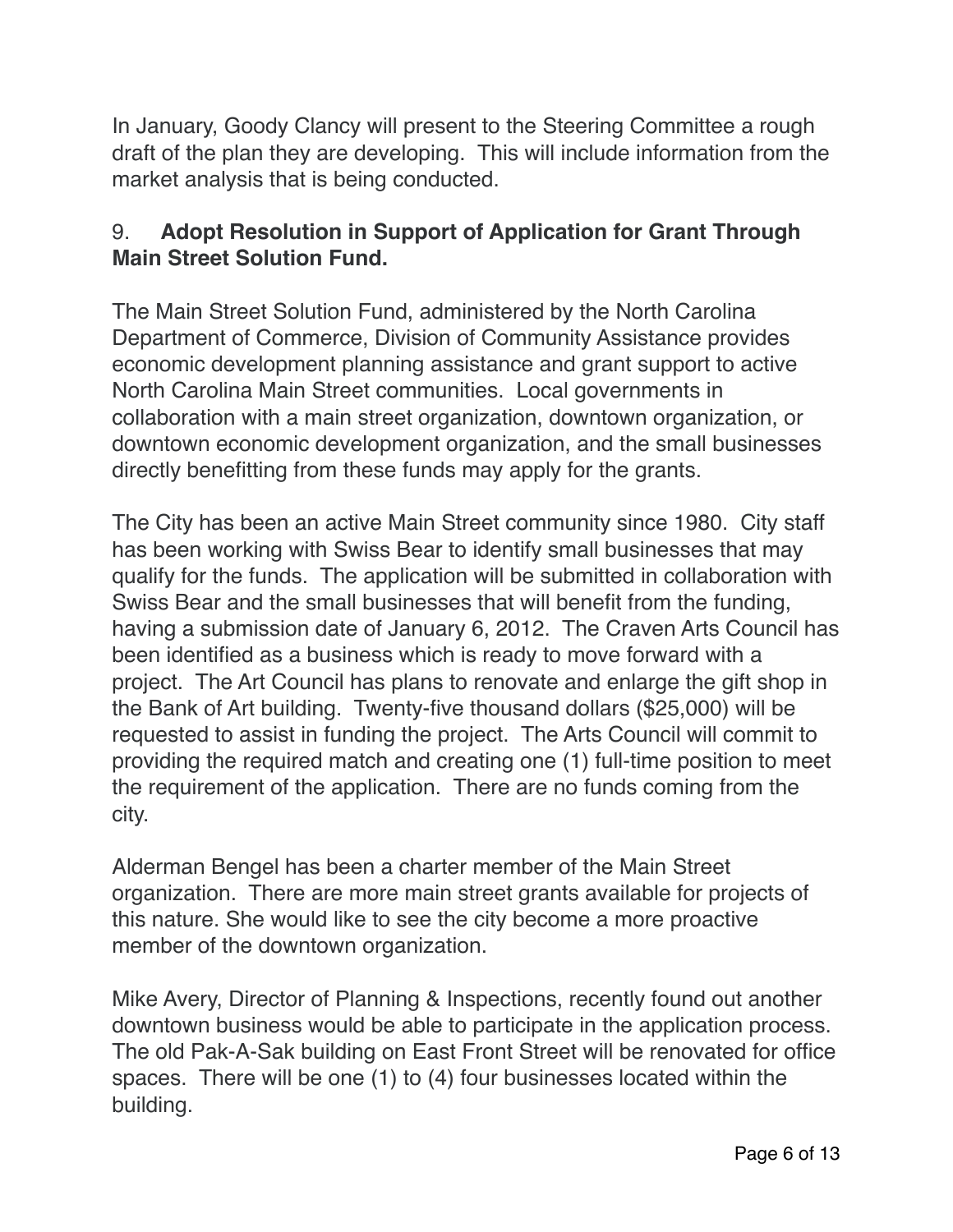Alderman Bengel made a motion to adopt the resolution in support of application grant through main street solutions fund, seconded by Alderman Kinsey. Upon a roll call vote, the motion carried unanimously.

# 10. **Approve Final Subdivision Plan for Longleaf Pines Phase Seven Section A.**

Mike Epperson, City Manager, stated LPS Developers, LLC is requesting subdivision final plan approval of Longleaf Pines Phase Seven Section A. The 28 lot residential planned unit development is located on a 9.89 acre tract off Thurman Road on Austin Avenue in the R-8 Residential District. The developer has submitted a \$34,200 letter of credit to guarantee completion of the incomplete improvements. The planning staff has reviewed the subdivision plan and all requirements have been met; therefore, final subdivision plan approval is recommended.

Alderman Bucher made a motion to approve final subdivision plan for longleaf pines phase seven section A, seconded by Alderman Kinsey. The motion carried unanimously.

# 11. **Adopt Resolution Approve Budget Amendment and Amend Declaration Relating to Virtualization Project.**

a. Adopt Resolution Accepting Quote from and Awarding Project to NWN Corporation.

b. Approve Budget Amendment for Additional \$20,600 Needed to Complete Project.

c. Amend Declaration of Official Intent to Reimburse to Reflect Additional Cost of Project and Need to Increase Financing by \$20,000.

Keith Fiaschetti, Director of Finance, and Mark Trail, Information Technology Manager, explained the Virtualization Project. Mr. Trail presented a power point presentation on virtualization during the FY 2011-12 budget process. The project would allow the city to move aging server infrastructure into a virtual environment. The VP project allows the city to virtualize 18 windows-based servers, and give full redundancy of 18 servers at the remote data center located at the Police department. It also virtualizes 25 desktops as a pilot project. The project was approved with a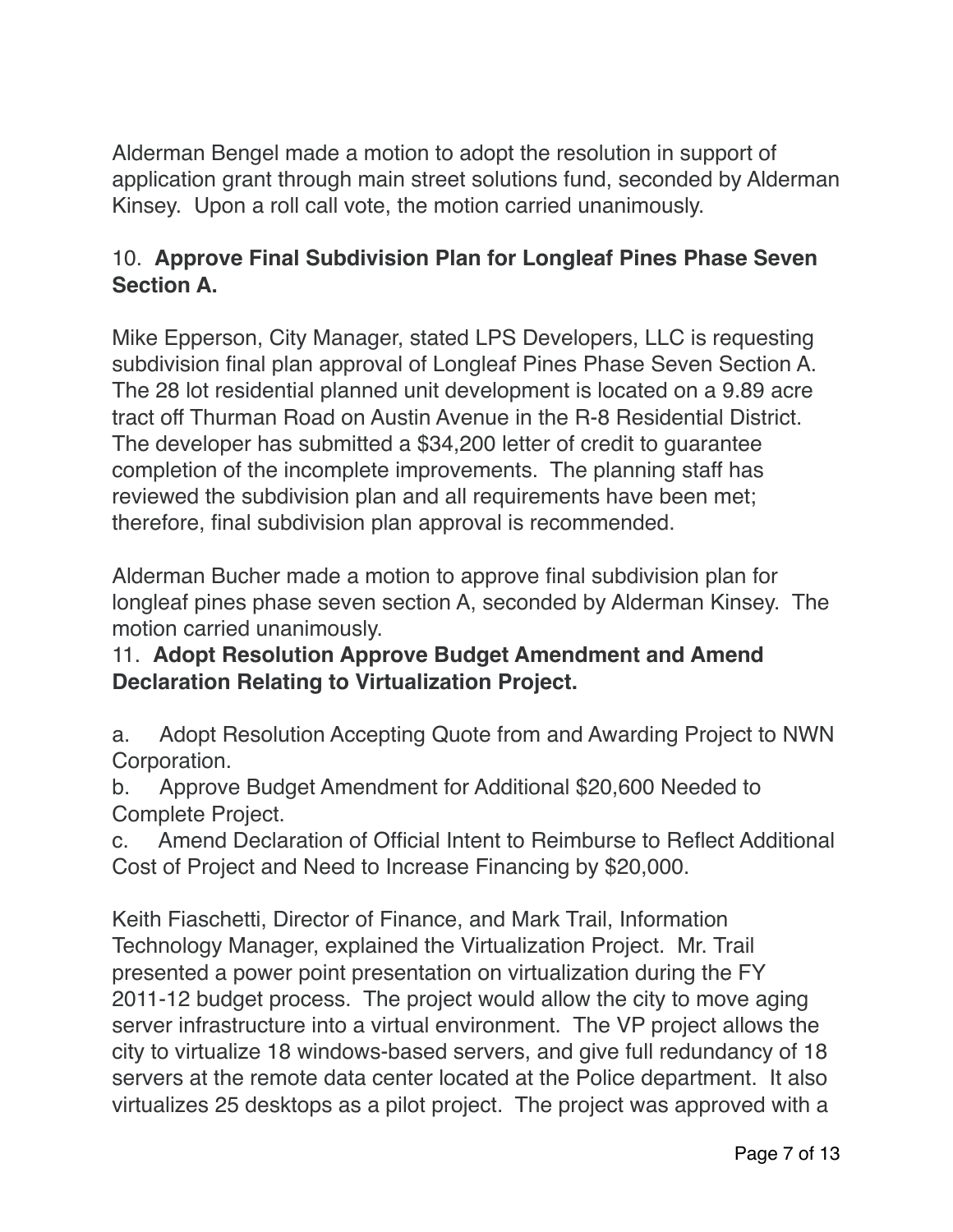\$170,000 budget. A necessary Core Fiber Switch was budgeted for an additional \$90,000. Due to the need to replace some core pieces of the City's current network infrastructure, the cost of the project is approximately \$41,800 more than budgeted. This difference will be funded with \$21,200 from transfers within the Informational Technology budget and \$20,600 in additional installment purchase funds. The investment in this technology will exceed the cost of the project within a five (5) year period.

# a. **Adopt Resolution Accepting Quote from and Awarding Project to NWN Corporation**.

The resolution accepts NWN Corporation's quote in the amount of \$222,348.12 for Virtualization Project and authorizes the execution of a contract with NWN Corporation.

#### **b. Approve Budget Amendment for Additional \$20,600 Needed to Complete Project.**

The budget amendment authorizes an installment purchase in the amount of \$20,600 more for increased proceeds for the Virtualization Project.

# **c. Amend Declaration of Official Intent to Reimburse to Reflect Additional Cost of Project and Need to Increase Financing by \$20,600.**

A core Fiber Switch for the Virtualization Project will be financed in the amount of \$90,000. The resolution amends the Declaration of Official Intent to Reimburse to show the cost of the switch as \$110,600, an increase of \$20,600.

Alderman Bengel wanted clarification as it relates to borrowing the money. Mr. Fiaschetti stated it would be a consolidation loan with other items to be purchased. It will not be a loan on its own.

Alderman Outlaw requested how the North Carolina State pricing worked. When quotes are received from the state, it limits the former bid process, but because the project was over budget, the finance department got two (2) additional quotes. This particular quote came in low at state pricing, stated Mr. Fiaschetti.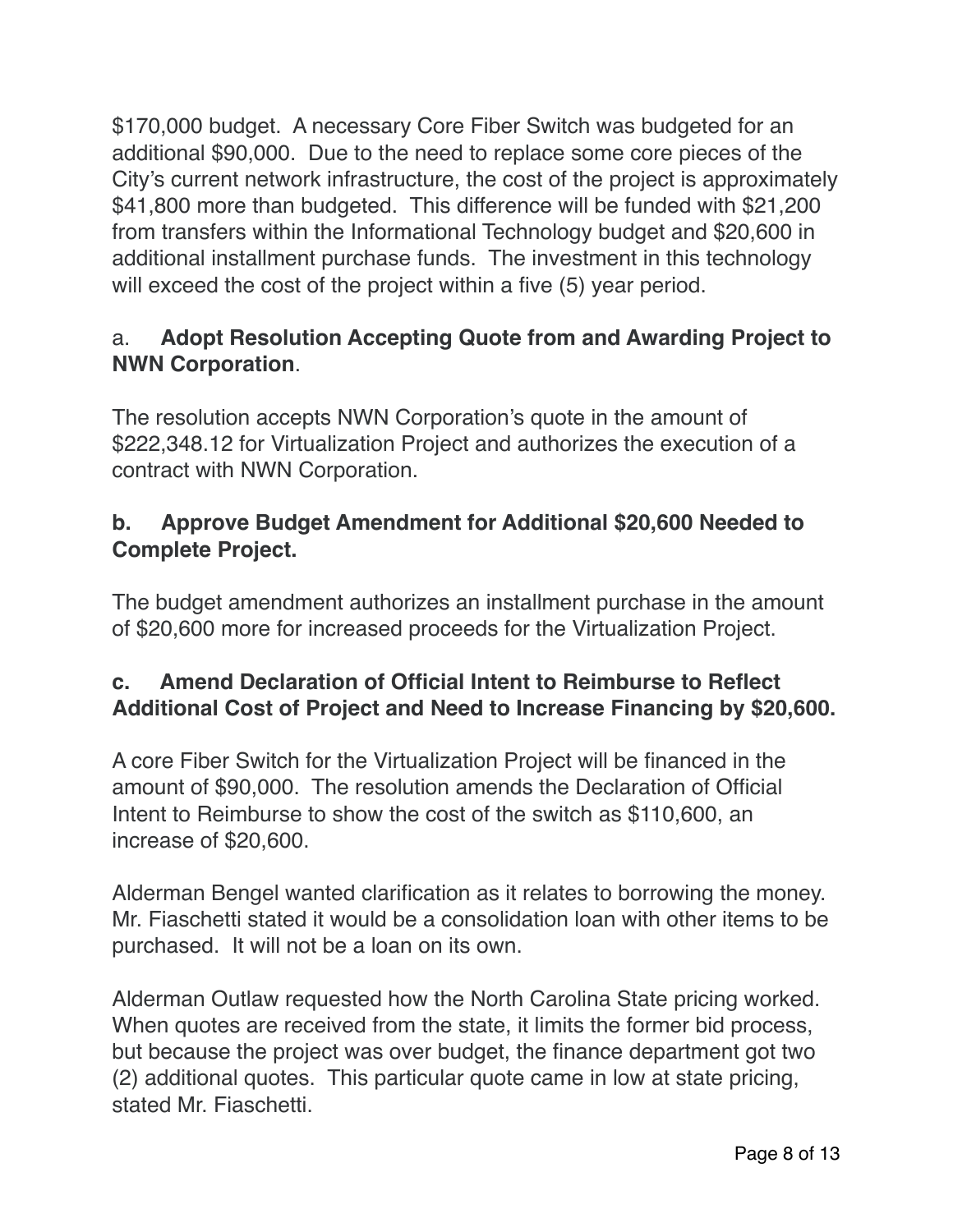Alderman Outlaw made a motion to adopt the resolution and amend declaration of official intent to reimburse as well as adoption of the budget ordinance for (a); (b); and (c), seconded by Alderman Taylor. Upon a roll call vote, the motion carried unanimously.

### 12. **Adopt Resolution Authorizing Purchase of 2012 Digger Truck and Chassis.**

Mr. Epperson, City Manager, stated the utilities division is requesting the approval of the purchase of a new 2012 Digger Derrick Chassis Truck. In order to ensure the division has a full fleet, it is necessary to replace the City vehicle U-62, a 1999 Digger Derrick which has reached the end of its useful life. The replacement of this truck was budgeted at \$185,000, and was approved as part of the Public Utilities Department budget for the current fiscal year. This price includes the credit for the trade-in of truck U-62 to Terex Corporation of \$17,000 and a \$95 optional winch extension. The replacement of a digger derrick truck is part of the capital plan presented to the board during the 2011-2012 budget process which was approved.

Alderman Bengel made a motion to adopt the resolution authorizing purchase of 2012 Digger Truck and Chassis, seconded by Alderman Kinsey. Upon a roll call vote, Aldermen Bengel, Taylor, Bucher, Kinsey, White, and Mayor Bettis voted "Yes, Alderman Outlaw voted "No" The motion passed 6-1.

Alderman Outlaw stated he does not think the city should be buying capital equipment, but instead use contractors such as MasTec. Progress Energy uses MasTec to do all their work. Ultimately, this will lower electric rates.

Alderman Bengel informed Alderman Outlaw that this purchase was approved in the 2011-12 budget process.

13. **Adopt Resolution approving Closing 300 Block of Pollock Street from 5:00 P.M. to 7:00 P.M. on Thursday, December 15, 2011 for Christ Episcopal Church Community Carol Singing.**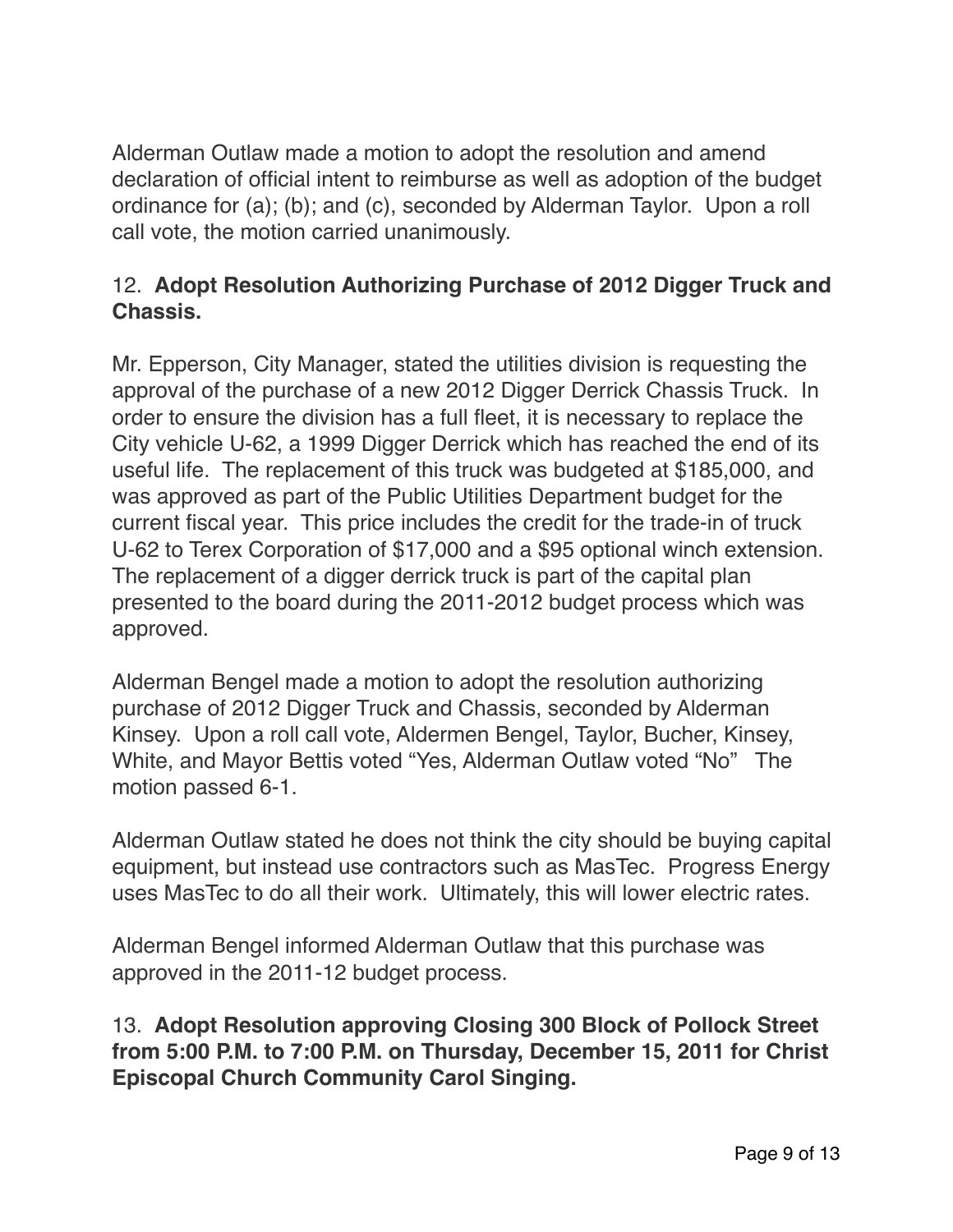Christ Episcopal Church requested to close the 300 block of Pollock Street from 5:00-7:00 p.m. on Thursday, December 15, 2011 for their annual community carol singing.

Alderman Bengel made a motion to adopt the resolution approving closing the 300 block of Pollock Street for Christ Episcopal Church carol singing, seconded by Alderman Kinsey. Upon a roll call vote, the motion carried unanimously.

# 14. **Adopt Resolution Approving Closing Certain Streets on Saturday, January 14, 2012 for Annual Martin Luther King, Jr. Parade.**

The Martin Luther King, Jr. Scholarship Award Committee requested closing certain streets for their annual M.L. King, Jr. Parade on Saturday, January 14, 2012. The streets (Trent Boulevard, First, Broad, and George Street) will be closed to vehicle traffic during the parade. The parade will disband on George to the 700 block of Cypress Street.

Alderman Taylor invited the board to participate in the parade and suggested the Aldermen walk. Alderman Taylor further stated this would be one of the better parades than those previously.

Alderman Taylor made a motion to adopt the resolution approving closing certain streets on Saturday, January 14, 2012 for the Annual Martin Luther King, Jr. Parade, seconded by Alderman Bengel. Upon a roll call vote, the motion carried unanimously.

#### 15. **Adopt Resolution Approving 2011-12 NCEM Eastern Regional Information (ERIC) Grant Proposal.**

Mr. Epperson, City Manager, stated the New Bern Police Department requests authorization to submit an application for the 2011-12 DHS/NCEM Grant for Eastern Regional Information Center (ERIC). ERIC was initiated and funded by the U.S. Department of Homeland Security in 2006 through NCEM. ERIC's mission is to compile, evaluate and share information regarding criminal and terrorism-related activity. The information is analyzed and produces actionable intelligence that law enforcement can utilize in the fight against crime and terrorism. The grant request of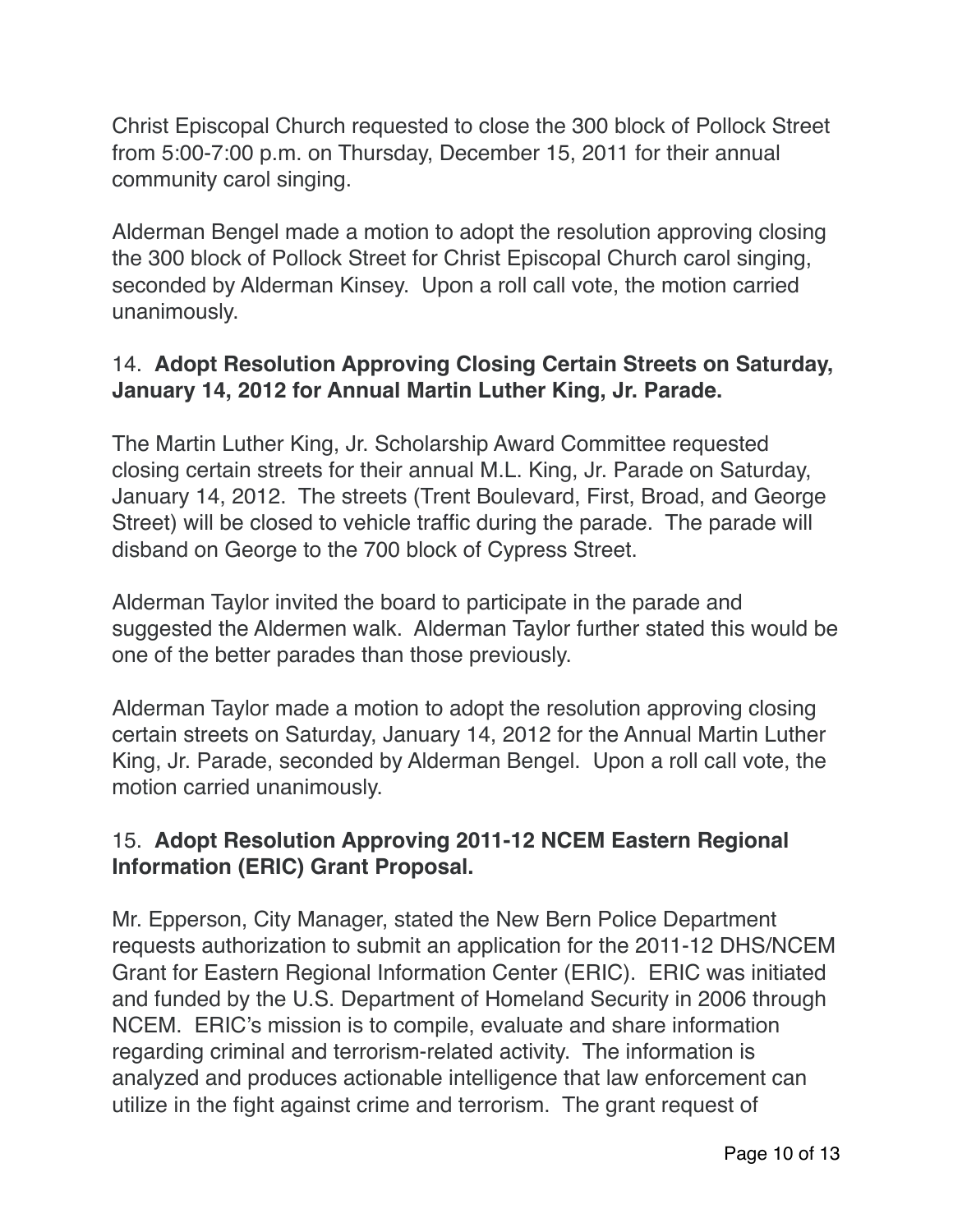\$353,334 is requested to be fully funded through NCEM and will maintain a ERIC Fusion Center operation for another two-year term. The police department provides office space for ERIC operations and the grant requires no match by the city at this time.

Alderman Bucher made a motion to adopt the resolution approving 2011-12 NCEM Eastern Regional Information Center grant proposal, seconded by Alderman Kinsey. Upon a roll call vote, the motion carried unanimously.

# 16. **Adopt Resolution Approving Agreement with American Towers, LLC.**

Mr. Epperson, City Manager, stated as part of the radio replacement project, the city is adding a second tower for improved communication for all departments on the system within the city. The second tower is located at Riverdale and will be leased from American Towers, LLC. The cost of this item was not originally provided for in this year's budget, but the power production division has sufficient funds available in its budget to cover the cost.

Alderman Taylor made a motion to adopt the resolution approving agreement with American Towers, seconded by Alderman Bengel. Upon a roll call vote, the motion carried unanimously.

#### 17. **Motion to Appoint Mayor Pro-Tem for 2012.**

Alderman Kinsey made a motion to appoint Alderman Victor Taylor as Mayor Pro-Tem for the year 2012, seconded by Alderman Outlaw. The motion carried unanimously.

#### 18. **Approve Minutes.**

Alderman Bengel made a motion to approve the minutes for the November 8, 2011 and November 22, 2011board meetings, and November 15, and 16, 2011 Work Sessions, seconded by Alderman Kinsey. The motion carried unanimously.

#### 19. **Appointments.**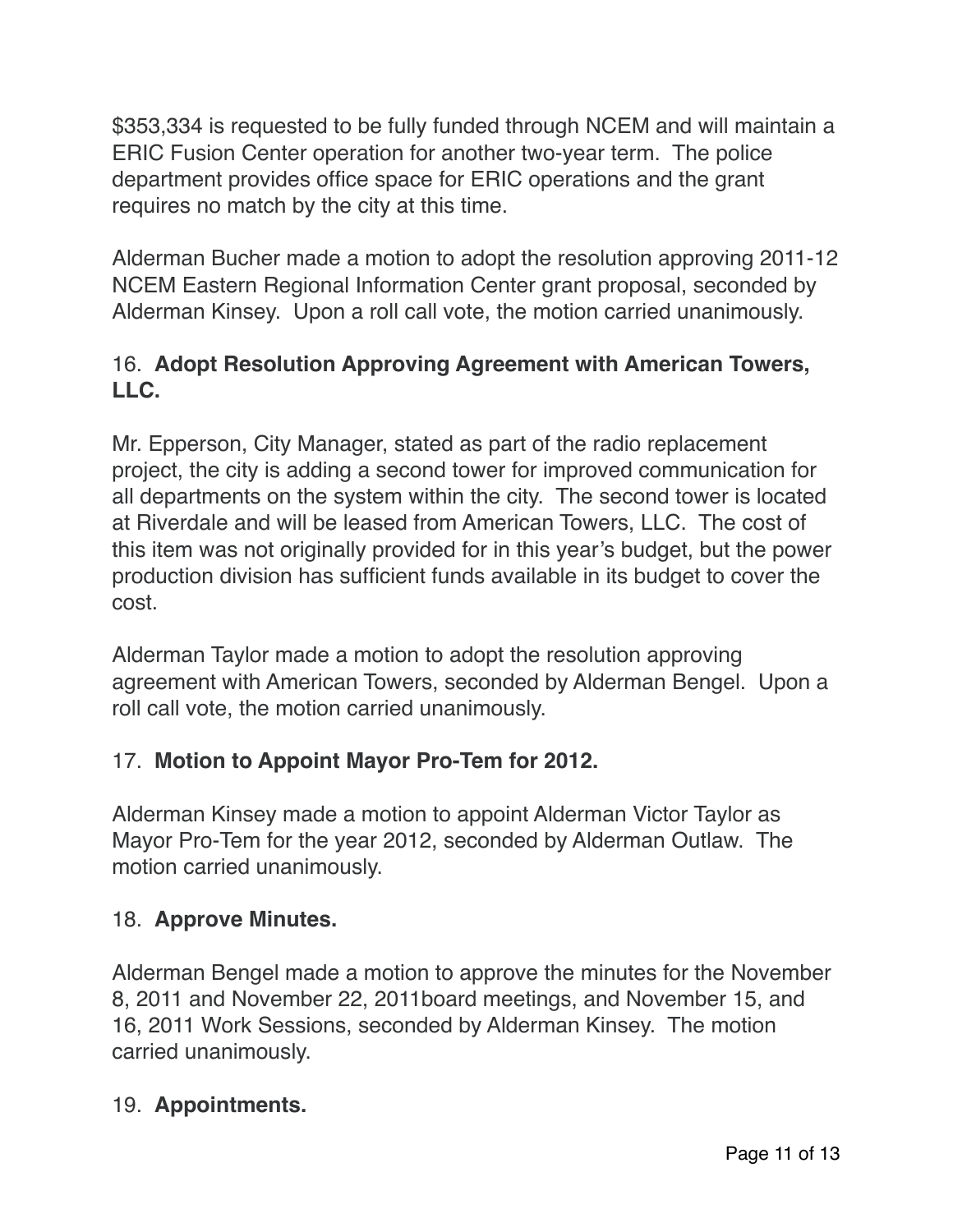Mayor Bettis appointed Rachelle Martin as a replacement to fill the position of Richard Peeler as a member of the Housing Authority Board of Commissioners.

Mayor Bettis appointed Carol Becton to fill a new position as a member of the Housing Authority Board of Commissioners.

Mayor Bettis appointed Tracy Spellman as a replacement to fill the position of Alice Underhill as a member of the Housing Authority Board of Commissioners.

# 20. **Attorney's Report.**

Attorney Davis had nothing to report.

#### 21. **City Manager's Report.**

The City Manager had nothing to report.

#### 22. **Announcements.**

Alderman Bengel announced the Naughty Paws Parade on December 17, 2011, 8:45 a.m. beginning at Mitchell's Hardware Store located on Craven Street. The furry friends will be parading on the sidewalks. Alderman Bengel thanked the citizens for shopping locally, keeping the dollars in Craven County. Please be reminded to help those in need, remembering the reason for the season. She further thanked the citizens for allowing her to serve.

Alderman Taylor thanked the board for selecting him to serve as Mayor Pro-Tem for the fiscal year of 2012, and wished everyone a Merry Christmas.

Alderman Bucher wished everyone a Merry Christmas and a safe holiday. Please be reminded to keep the military and their families in your prayers.

Alderman Kinsey encouraged those that can to help the needy during the holidays. Also, Colony Estates will be hosting their Christmas Party at the Courtyard on December 17, 2011 at 6:00 p.m.